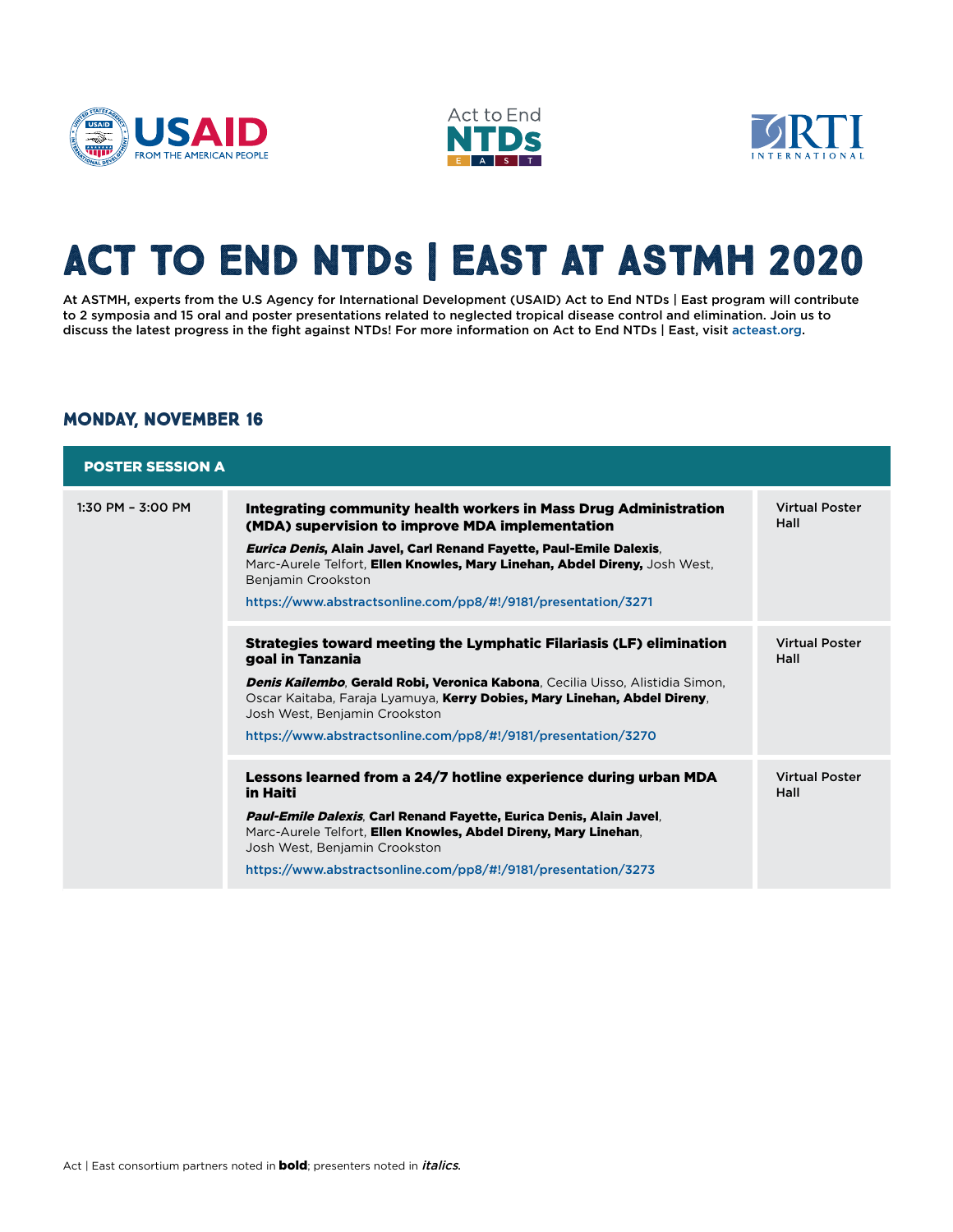### **TUESDAY, NOVEMBER 17**

| <b>SYMPOSIA</b>         |                                                                                                                                                                                                                |                               |
|-------------------------|----------------------------------------------------------------------------------------------------------------------------------------------------------------------------------------------------------------|-------------------------------|
| $9:00$ AM - $10:45$ AM  | Overcoming the Deworming cliff: Challenges in maintaining mass<br>treatment for Soil Transmitted Helminths when Lymphatic Filariasis<br>program stops                                                          | Meeting Room 6                |
|                         | https://www.abstractsonline.com/pp8/#!/9181/presentation/659                                                                                                                                                   |                               |
|                         | <b>Organizers:</b> Achille Kabore and Pauline N. Mwinzi                                                                                                                                                        |                               |
|                         | • Status of STH in districts where LF MDA has stopped in Mali - Results of<br>TAS/STH surveys, Traore Mahamadou, Ministry of Health Mali-Direction<br>Générale de la Santé et l'Hygiène Publique, Bamako, Mali |                               |
|                         | • Controlling Soil Transmitted Helminths in complex Lymphatic Filariasis and<br>loasis endemic settings in Cameroon, George Nko Ayissi, Ministère de la<br>Sante Publique, Yaounde, Cameroon                   |                               |
|                         | • LF elimination and STH control in Haiti–Success and Challenges,<br>Abdel Direny, IMA World Health, Washington, DC, United States                                                                             |                               |
|                         | • Togo's plans for controlling Soil Transmitted Helminths post elimination of<br>Lymphatic Filariasis. Monique Dorkenoo, University of Lome-Togo, Lome,<br>Togo                                                |                               |
|                         |                                                                                                                                                                                                                |                               |
| <b>POSTER SESSION B</b> |                                                                                                                                                                                                                |                               |
| $11:45$ AM - 1:15 PM    | Is it high time to decrease the size of survey areas for evaluation of<br><b>Lymphatic Filariasis programs?: Lessons learned from Nepal</b>                                                                    | <b>Virtual Poster</b><br>Hall |
|                         | Sudip R. Khatiwada, Lila Bahadur Thapa, Prakash Prasad Shah,<br>Achut B. Ojha, Dharmpal P. Raman, Molly Brady, Nandini Pillai                                                                                  |                               |
|                         | https://www.abstractsonline.com/pp8/#!/9181/presentation/4980                                                                                                                                                  |                               |
|                         | <b>SESSION 54   BACTERIOLOGY: TRACHOMA AND OTHER BACTERIAL INFECTIONS</b>                                                                                                                                      |                               |
| 1:45PM - 3:30 PM        | Trachoma elimination challenges: Investigating reasons for<br>recrudescence of trachoma in four districts of Mozambique                                                                                        | <b>Meeting Room 5</b>         |
|                         | <i>Marilia Massangaie, Mariamo Abadala</i> , <b>Mawo Fall, Tamimo Momade,</b><br>Zulficar Bay, Hannah Frawley, Sabrina Eyob, Scott McPherson,<br>Jeremiah M. Ngondi                                            |                               |
|                         | https://www.abstractsonline.com/pp8/#!/9181/presentation/1436                                                                                                                                                  |                               |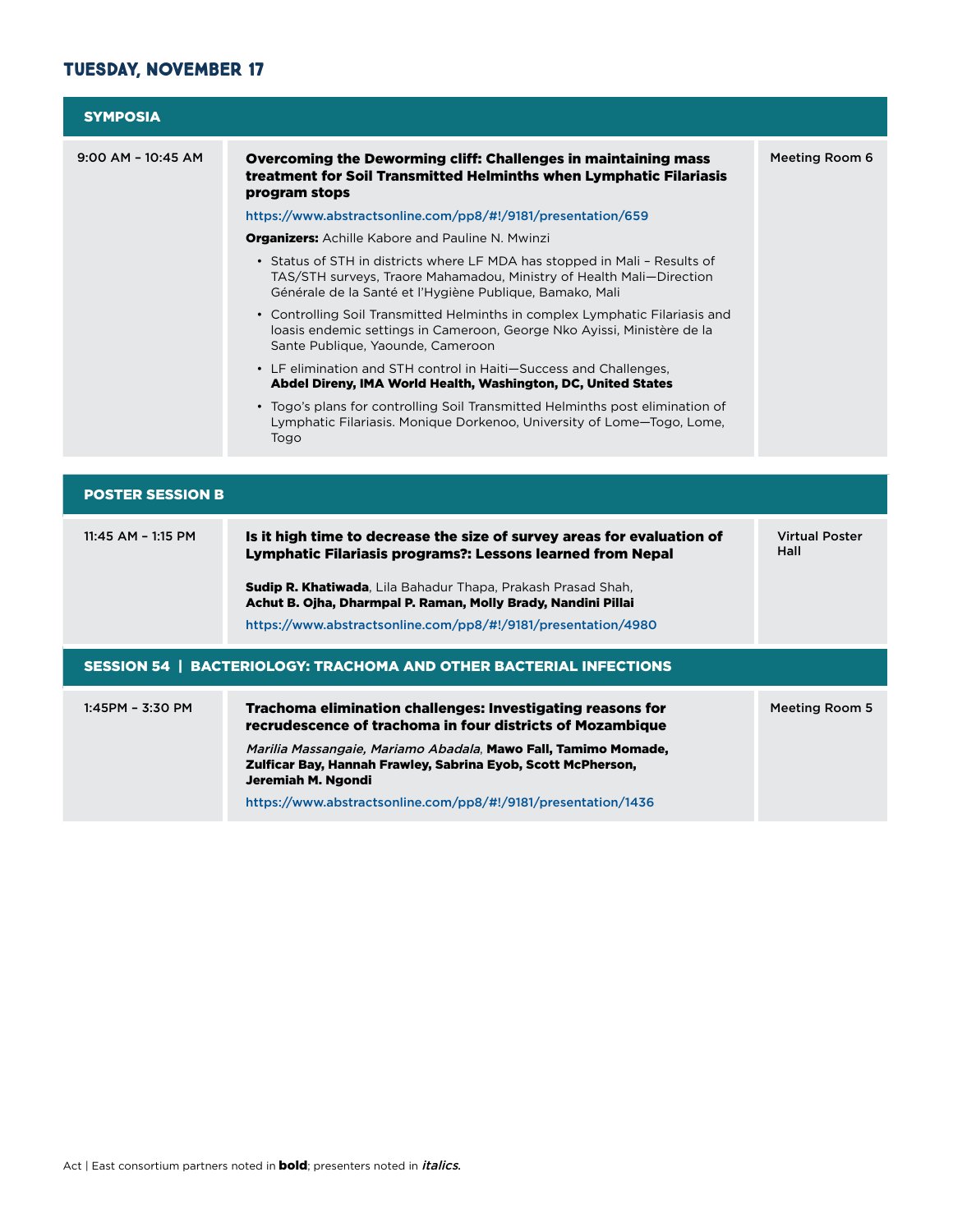### **Wednesday, November 18**

| <b>SESSION 76   FILARIASIS: EPIDEMIOLOGY AND CONTROL</b> |                                                                                                                                                                                                                                                                                                                 |                               |  |  |
|----------------------------------------------------------|-----------------------------------------------------------------------------------------------------------------------------------------------------------------------------------------------------------------------------------------------------------------------------------------------------------------|-------------------------------|--|--|
| $9:00$ AM - $10:45$ AM                                   | Comparing post-MDA coverage survey data for Trachoma,<br><b>Onchocerciasis and Lymphatic Filariasis with reported data among</b><br>14 district councils in Tanzania<br>Veronica Kabona, Denis Kailembo, Gerald Robi, Oscar Kaitaba,<br>Kerry Dobies, Mary Linehan, Abdel Direny, Josh West, Benjamin Crookston | <b>Meeting Room 14</b>        |  |  |
|                                                          | https://www.abstractsonline.com/pp8/#!/9181/presentation/1390                                                                                                                                                                                                                                                   |                               |  |  |
| 10:15 AM - 12:00 PM                                      | Segmenting implementation units (IUs) during pre-TAS in Haiti to<br>strengthen mass drug administration (MDA) in confirmed hotspots                                                                                                                                                                             | <b>Meeting Room 14</b>        |  |  |
|                                                          | Carl Renand Fayette, Alain Javel, Eurica Denis, Paul-Emile Dalexis,<br>Marc-Aurele Telfort, Ellen Knowles, Abdel Direny, Mary Linehan, Josh West,<br>Benjamin Crookston                                                                                                                                         |                               |  |  |
|                                                          | https://www.abstractsonline.com/pp8/#!/9181/presentation/1394                                                                                                                                                                                                                                                   |                               |  |  |
| <b>POSTER SESSION C</b>                                  |                                                                                                                                                                                                                                                                                                                 |                               |  |  |
| 11:45 AM - 1:15 PM                                       | What to do differently to enhance elimination of trachoma in<br>Tanzania: Lessons learned from districts with persistent TF<br>prevalence of more than 5%                                                                                                                                                       | <b>Virtual Poster</b><br>Hall |  |  |
|                                                          | Gerald Robi, Denis Kailembo, Veronica Kabona, Oscar Kaitaba, George Kabona,<br>Kerry Dobies, Mary Linehan, Abdel Direny, Jeremiah Ngondi, Josh West,<br>Benjamin Crookston                                                                                                                                      |                               |  |  |
|                                                          | https://www.abstractsonline.com/pp8/#!/9181/presentation/4429                                                                                                                                                                                                                                                   |                               |  |  |
|                                                          | Trachoma transmission pathways: A qualitative study of factors<br>related to increased active trachoma in Moroto, Nebbi, and Buliisa<br>districts of Uganda                                                                                                                                                     | <b>Virtual Poster</b><br>Hall |  |  |
|                                                          | Martin K. Osilo, Ben Binagwa, Stella Agunyo, Mike Mukirane, Betty Nabatte,<br>Francis Mugume, Gilbert Baayenda, Esther Nkolo, Elizabeth Plunkett,<br>Elizabeth Fitch, Lauren Brown, Kathryn Crowley, Jeremiah Ngondi                                                                                            |                               |  |  |
|                                                          | https://www.abstractsonline.com/pp8/#!/9181/presentation/4425                                                                                                                                                                                                                                                   |                               |  |  |
|                                                          | Post-MDA reverse logistics of NTD medicine: Experiences and<br>lessons-learnt in Cross River State, Nigeria                                                                                                                                                                                                     | <b>Virtual Poster</b><br>Hall |  |  |
|                                                          | Uket Uket, Patrick Odu, Godwin Okeagu, Mary Esu, <b>Moses Aderogba,</b><br>Ukam Oyene, Benjamin Nwobi, Iwara Iwara, and Scott Mcpherson                                                                                                                                                                         |                               |  |  |
|                                                          | https://www.abstractsonline.com/pp8/#!/9181/presentation/5024                                                                                                                                                                                                                                                   |                               |  |  |
|                                                          | Progress towards onchocerciasis elimination in Tanzania: methods<br>and results of monitoring transmission of Onchocerca volvulus in<br>16 endemic districts                                                                                                                                                    | <b>Virtual Poster</b><br>Hall |  |  |
|                                                          | Oscar Christian Kaitaba, Upendo Mwingira, Akili Kalinga, Dennis Dobbies,<br>Kim Won, Andreas Nshala, Kathryn Crowley, Veronica Kabona, George Kabona                                                                                                                                                            |                               |  |  |
|                                                          | https://www.abstractsonline.com/pp8/#!/9181/presentation/4473                                                                                                                                                                                                                                                   |                               |  |  |
|                                                          | Onchocerciasis elimination mapping: prevalence of OV-16 in<br><b>Ivermectin Naïve areas of Northwestern Tanzanias</b>                                                                                                                                                                                           | <b>Virtual Poster</b><br>Hall |  |  |
|                                                          | Dennis Kailembo, Andreas Nshala, <b>Upendo Mwingira</b> , Akili Kalinga,<br>Kerry Dobbies, Darin Evans, Elizabeth Plunkett, Abdel Direny, George Kabona                                                                                                                                                         |                               |  |  |
|                                                          | https://www.abstractsonline.com/pp8/#!/9181/presentation/4477                                                                                                                                                                                                                                                   |                               |  |  |